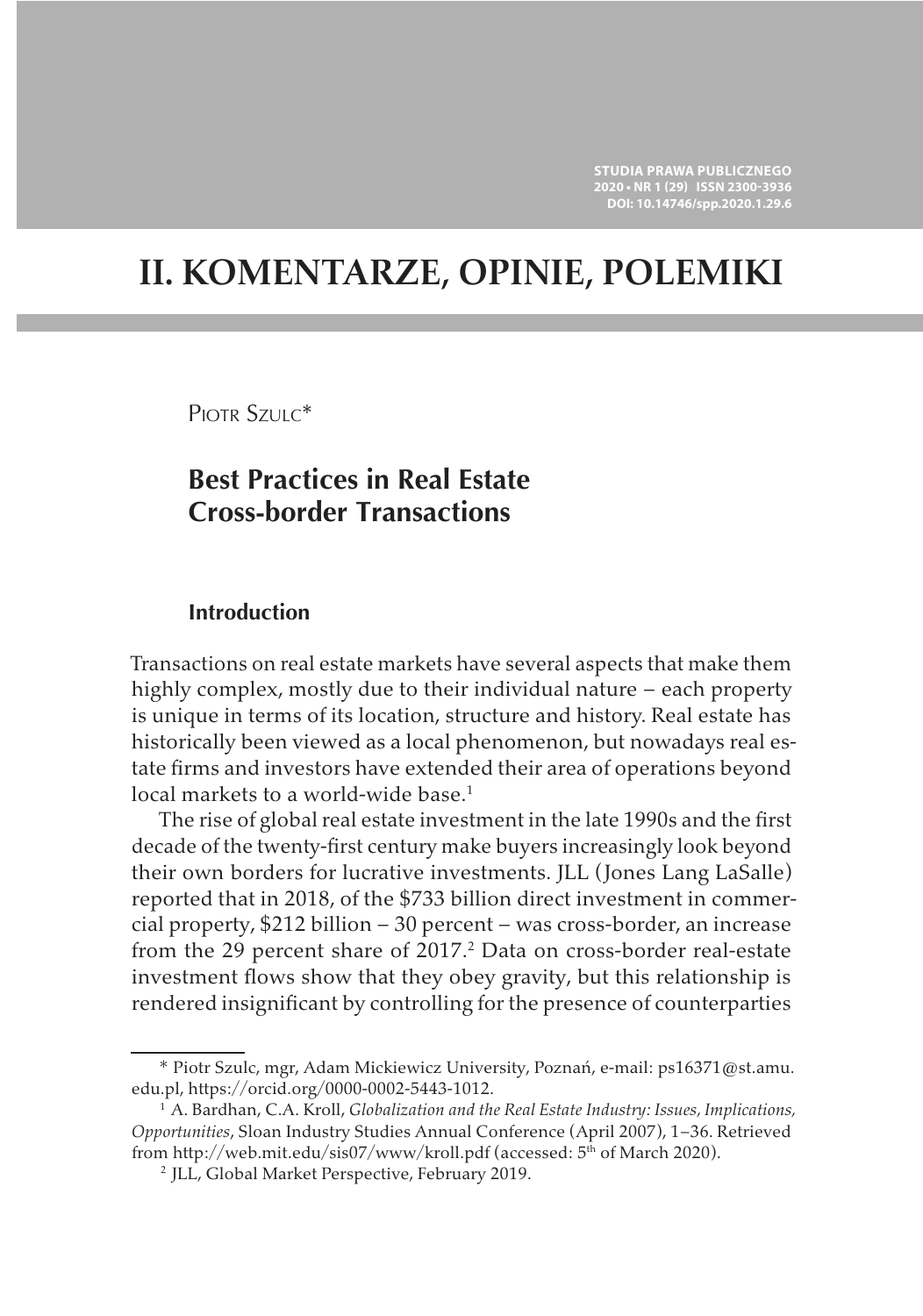from origin countries in destination countries.<sup>3</sup> Nonetheless, buyers of commercial real estate still have an unusually strong tendency to transact with sellers from their own country of origin.<sup>4</sup> Same-country matching rates rise substantially in locations in which the rule of law is weak, suggesting that contracting frictions and trust are the principal drivers of this tendency.

International real estate investment is broadly classified as either public or private. Public real estate, referred to as Real Estate Investment Trusts (REITs), uses the pooled capital of numerous investors to purchase, manage and develop income-generating properties. REITs are required to distribute at least 90 percent of their income to shareholders annually in the form of dividends. Private real estate investment funds, such as real estate private equity funds, have a specified exit timeline, typically six to eight years.<sup>5</sup>

In view of the above, the challenges faced by a lawyer dealing with real estate transactions change significantly. In his article, *Value Creation by Business Lawyers: Legal Skills and Asset Pricing*, in the Yale Law Journal, Professor Ronald Gilson suggests that business lawyers are transaction cost engineers. On that basis, he proposes sweeping changes for the training of business lawyers in law schools.<sup>6</sup> In the face of the increasing number of transactions with cross-border elements, lawyers also become a transaction coordinators, who must anticipate possible risks and cooperate with fellows from other jurisdictions (often many) so as to be able to bring the transaction to a satisfactory conclusion without prejudice to the client.

In order to properly carry out an international transaction in the real estate market, it is necessary to comply with the specific rules that are applicable in international trade. We can distinguish various guidelines that will help us achieve the intended goal. This article presents most important of them.

<sup>3</sup> C. Badarinza, T. Ramadorai, Ch. Shimizu, *Gravity*, *Counterparties, and Foreign Investment* (March 25, 2019). Available at SSRN: https://ssrn.com/abstract=3141255 or http:// dx.doi.org/10.2139/ssrn.3141255 (accessed:  $5<sup>th</sup>$  of March 2020).

<sup>4</sup> T. Chaney, *The network structure of international trade*, "The American Economic Review" 2014, vol. 104(11), 3600.

<sup>5</sup> L. Phalippou, *Hilton Hotels: A Case Study in Real Estate Private Equity* (April 5, 2014). Available at SSRN: https://ssrn.com/abstract=2429357 or http://dx.doi.org/10.2139/ ssrn.2429357 (accessed: 5th of March 2020).

<sup>6</sup> R J. Gilson, *Value Creation by Business Lawyers: Legal Skills and Asset Pricing*, 94 YALE LJ. 1984, 239, 241.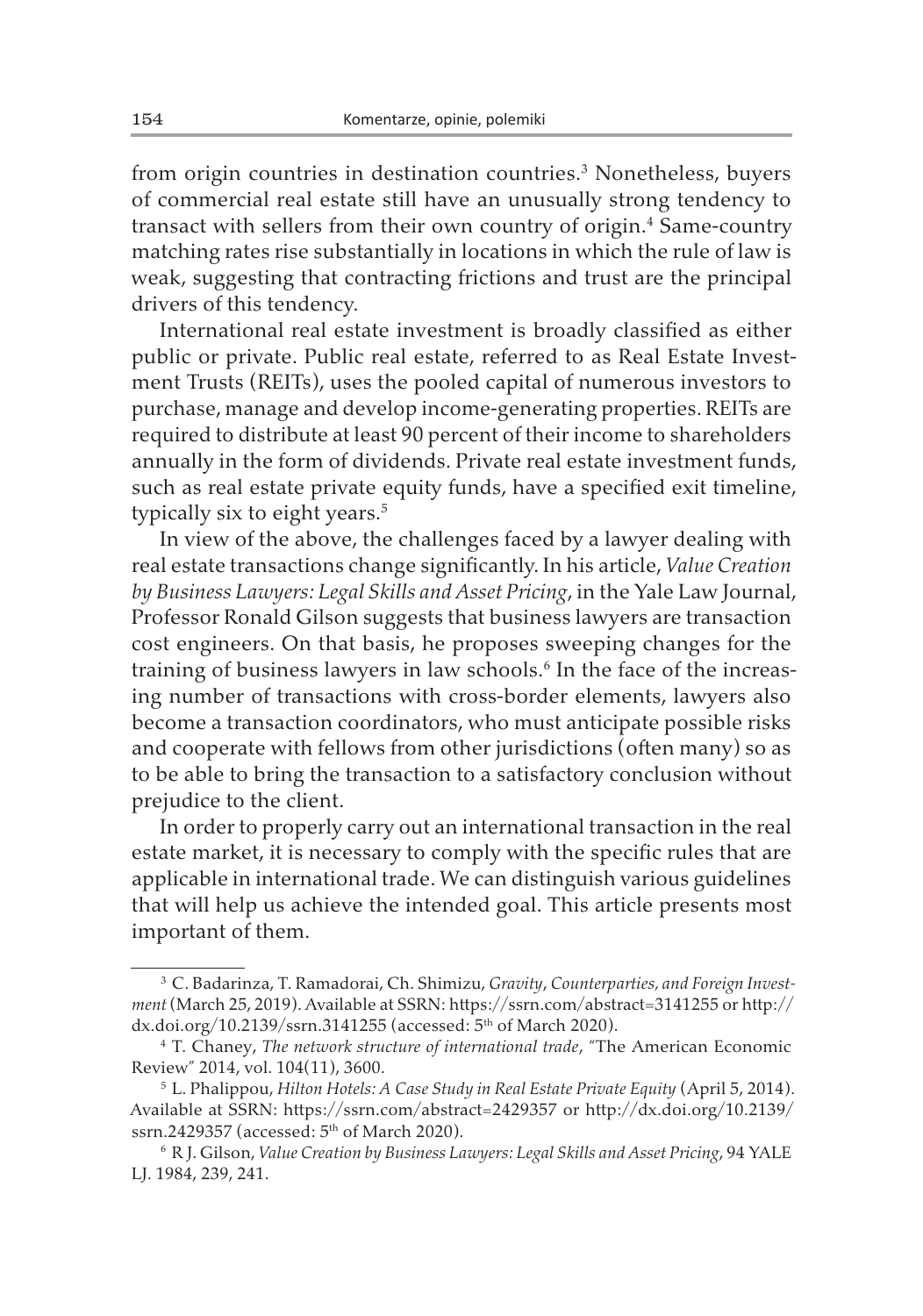## **1. Why you need local counsel**

A cross-border real estate transaction may be extremely complicated, requiring the establishment of local companies or, for tax reasons, a company in a third jurisdiction, and multiple agreements among several parties in multiple jurisdictions. In practice, there are no typical transactions and there are huge differences in the manner of execution and scale.

Parties to such deals often come from diverse cultural backgrounds and sensitivities, language experience, and business practices. Local counsel will help avoid offending cultural sensitivities and miscommunications. Even inside supposedly uniform jurisdictions, such as the European Union or United States, local rules on property rights vary enormously from state to state. In countries external to the US/EU, rules involving property ownership can be even more obscure.<sup>7</sup>

The heavily repetitive nature of real estate market creates high barriers to entry for many lawyers. While they may have substantial reputations in their own jurisdiction, unless they have been part of a law firm that has traditionally done cross-border real estate transactions or been mentored by a lawyer who so engaged, it is very difficult to break into the international real estate market, as banks and clients are risk-averse.<sup>8</sup> Identifying them is relatively straightforward, as legal directories, e.g. *Legal 500* and *Chambers* provide information and data for the international legal community. This puts the real estate lawyer in a key position: it is up to the lawyer to create a structure that will satisfy not merely the immediate needs of investors and funders, but accommodate local jurisdictional needs without compromising the essential aspects of the transaction. Having a network of law firms that can adopt an international mentality when required is a necessary part of the lawyer's armory. Despite rapid globalization, it should be noted that real estate is still primarily influenced by local factors. Local knowledge, local economies, local actors and local institutions will continue to play the significant role.

<sup>7</sup> For example, in Indonesia no person other than a resident can acquire any immovable property in Indonesia, whereas in the Philippines, only Filipino citizens and Filipino-controlled corporations are entitled to own or acquire land. In China, the requirements for the acquisition of residential properties vary slightly from one city to another. In Thailand, foreign individuals or companies can own land in limited situations only.

<sup>8</sup> J.A. Flood, E. Skordaki, *Structuring Transactions: The Case of Real Estate Finance* (Revised Version: March 2008), CONTRACTUAL CERTAINTY IN INTERNATIONAL TRADE, V. Gessner (ed.), 2008. Available at SSRN: https://ssrn.com/abstract=1540615 or http:// dx.doi.org/10.2139/ssrn.1540615 (accessed: 5th of March 2020).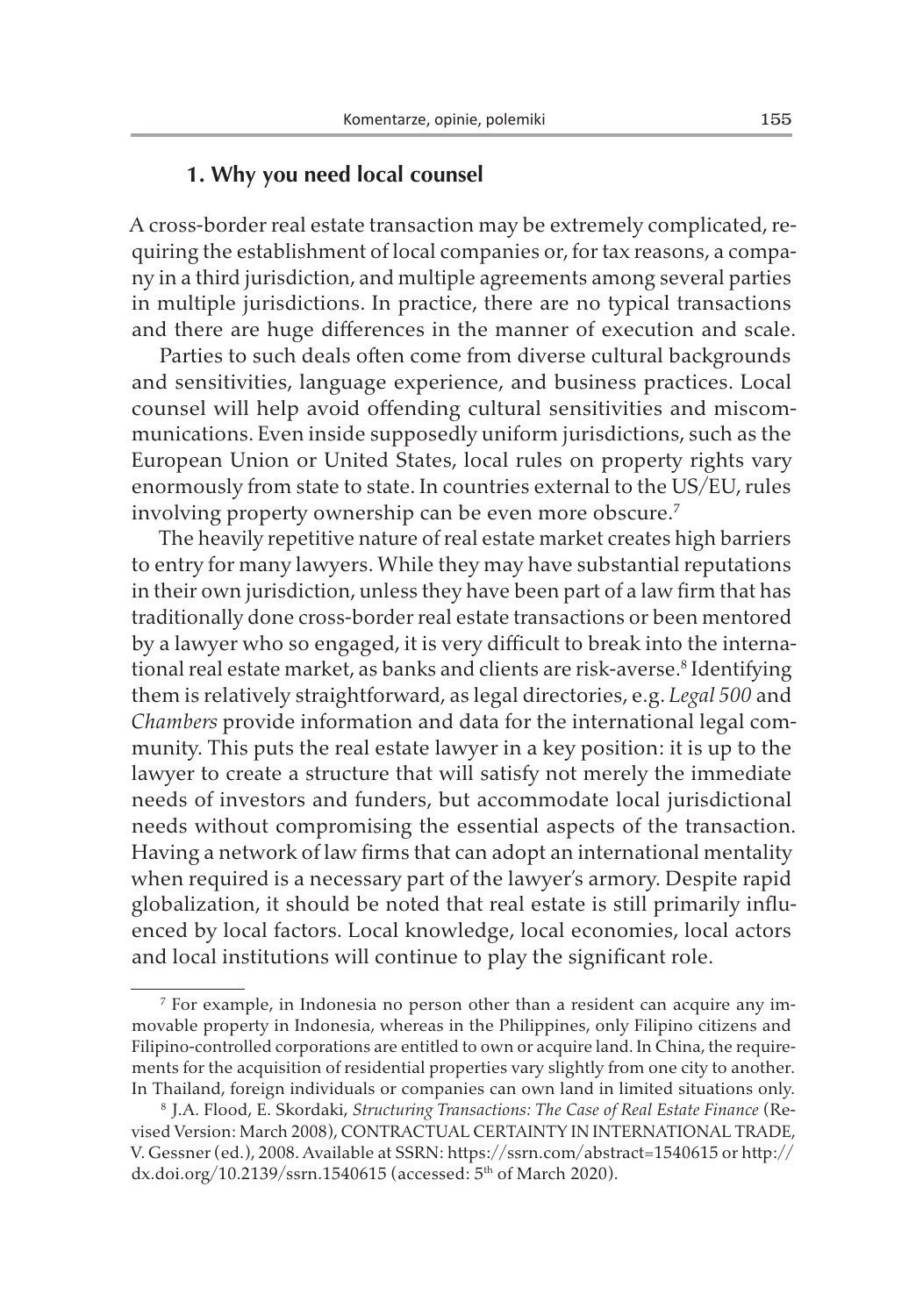## **2. How important is due diligence**

The proper conduct of the due diligence process is one of the most important good practices in the course of real estate transactions. International surveys show that 90% of foreign investors decide to have due diligence conducted. Such research makes it possible not only to know the acquired real estate, but also to identify potential risks in detail. Due diligence is an essential and regular part of the pre-acquisition process.

Legal due diligence seeks to provide legal security and to create the background for a business decision. Moreover, it forms a basis for conducting other research, i.e. financial, technical and tax. It involves the examination of all legal aspects relevant to the transaction and is based on data which have been made available by the seller, or which are made public in various types of registers and records, or which have been made available and disclosed by private companies collecting and aggregating data from the market.

While it is always important to carry out a proper due diligence process, it is of particular importance for clients from other countries and cultures. The scope of the research and the topics it will involve will vary depending on the region, its legal culture or the local specifics, e.g. the political or environmental risk. Due diligence is increasingly essential in all dimensions as pressure mounts, from international sanctions and extraterritorial legislation on conducting business abroad. Due diligence methods must take into account the target jurisdiction's legal rules, local customs and traditions.

Performing a proper search requires i.a. the lawyer to review ownership and title to the real property, zoning plan and building permits, lease agreements, restrictions on foreign ownership.<sup>9</sup> The experience shows that a number of issues spotted during due diligence can be remedied during the process.

A common law *caveat emptor* maxim warning a purchaser that he could not claim that his purchases were defective unless he protected himself by obtaining express guarantees from the vendor shall be taken into account. In civil law jurisdictions, the practice of courts deciding on the scope of liability is relevant for determining the consequences

<sup>9</sup> IBA Corporate and M&A Law Committee Legal Due Diligence Guidelines, September 2018.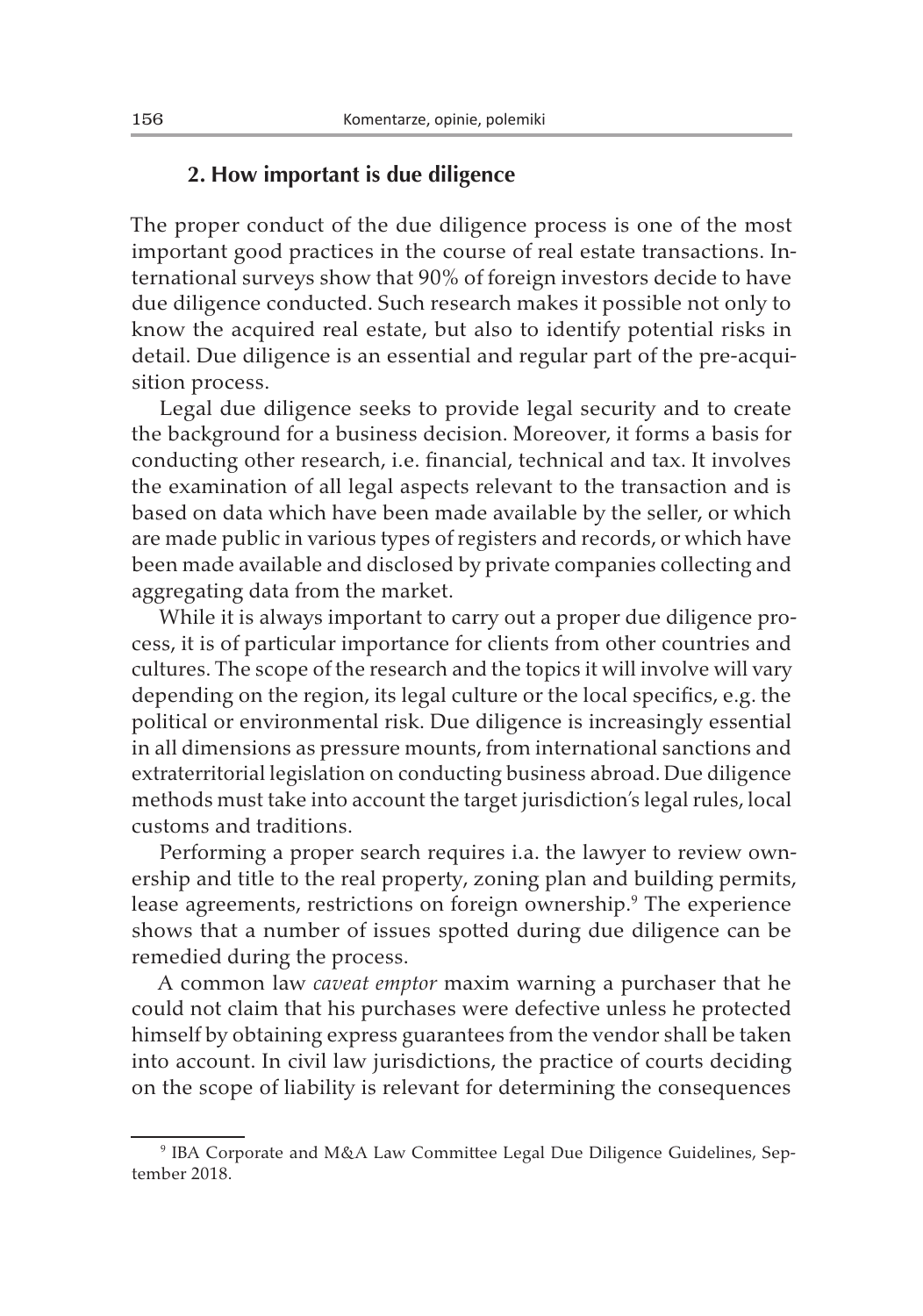and importance of due diligence. The general trend indicates that the fact that the buyer acquires knowledge on the basis of his own research affects the primary limitation of the seller's liability.

### **3. Think about the legal structure of transaction**

Most people think in terms of location as the prime attribute of the transaction. For lawyers, however, the transaction structure is of paramount importance. There are three major types of legal structure that come into play: an asset deal, a share deal or an enterprise deal. Whether the share deal, asset deal or enterprise deal is more attractive is to be determined by the respective tax and entrepreneurial basis.

Secondly, legal counsel should assist in deciding in which legal form the special purpose vehicle (or entity) should be framed. An SPV very often operates as a limited liability company. The legal framework also depends on the type of financing to be used in the transaction. In the EU, mortgage-backed loans (Germany and Belgium), joint venture or bonds (UK) are most commonly employed mechanisms.

In a cross-border context, lawyers are required to create structures that address both real estate and corporate issues. This means that a decision as to the structure or vehicle to be used for purchases should be based on both legal and investment factors (e.g. relative political and economic stability, strong market fundamentals, access to capital, the potential for advantageous regulatory and tax reform).

#### **4. Title insurance as a mitigating risk tool**

Most businesses buy insurance against a variety of hazards. When a firm takes out insurance, it is simply transferring the risk to the insurance company. Insurance companies have numerous advantages in bearing the risk. Firstly, they may have experience in insuring similar risks, so they are well placed to estimate the probability of loss. Secondly, they may have knowledge about the methods of reducing the risk by providing advice to companies.10

Title insurance is purchased for a one-time fee at closing and is valid for as long as the owner has an interest in the property. Insurance is

<sup>10</sup> R. Brealey, S. Myers, F. Allen, *Principles of corporate finance*, International edition 2008.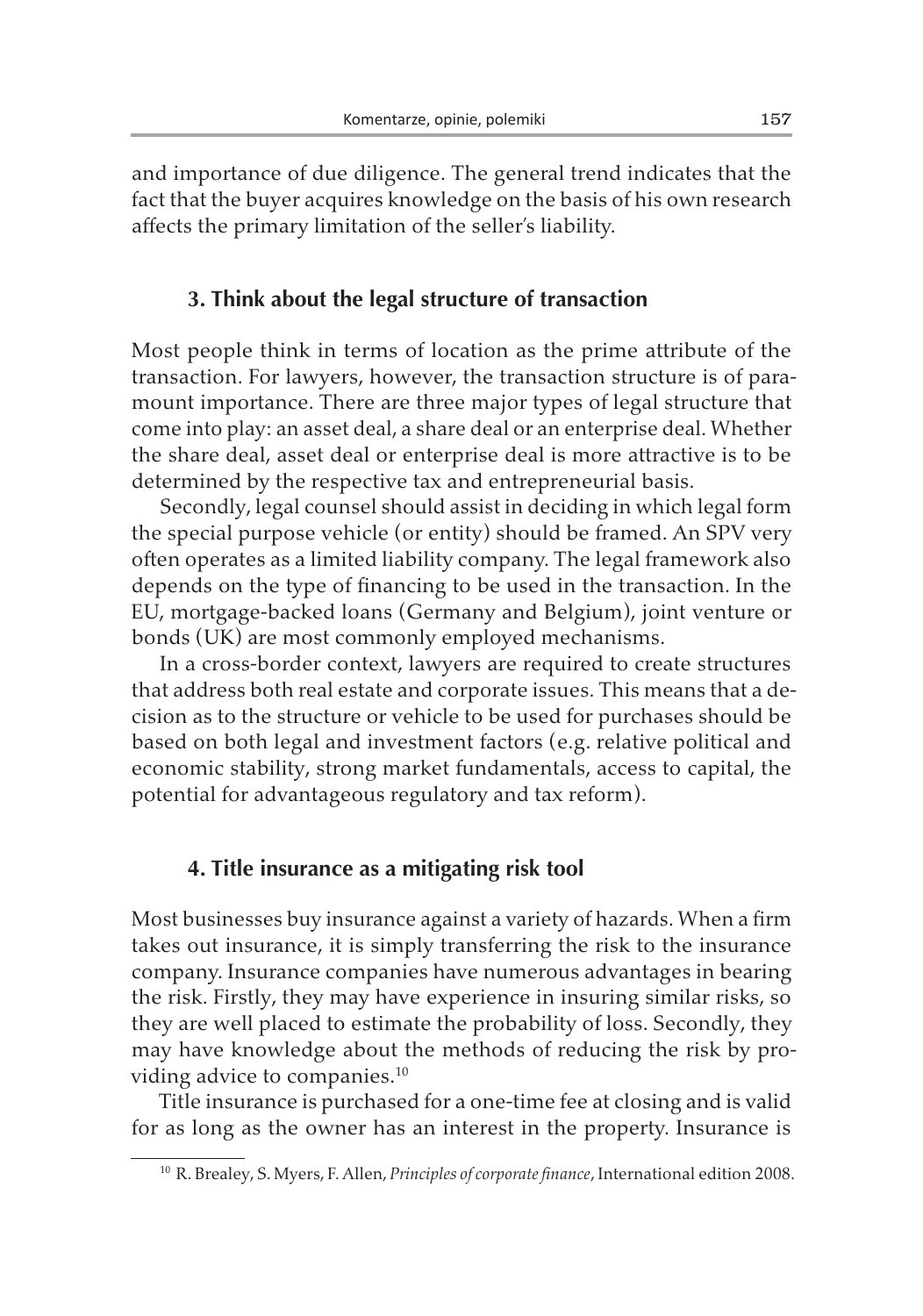designed to protect the buyer and should help to cover the title when a problem regarding the title that was not identified during the title search arises. Based on that, title insurance is a popular tool to mitigate the possible risk when investing in a foreign jurisdiction, reducing the uncertainty of property rights.11 However, there is some misperception of the title insurance by the buyers originating from outside the US/EU jurisdictions on how title insurance works. They tend to think that all the issues are covered, as they have a title policy. However, title policies have many exceptions and hidden risks which we, as legal advisors, should take into consideration.

#### **5. Consider cultural approach**

The physical and cultural distance between the parties may possibly cause differences, which obviously could be easily avoided. In many societies, there are more untypical forms of law, like customary law, indigenous law, religious law, or law connected to distinct ethnic or cultural groups<sup>12</sup> which we should always be aware of to avoid any misunderstandings. One example of a cultural approach that should be taken into account in respect of a real estate transaction is the growth in Sharia-compliant transactions.13 The structure of participating funds allows investors to benefit from western-style bank financing without violating Sharia law. There are country-specific guides available<sup>14</sup>, which

<sup>11</sup> M. Boyer, Ch. Nyce, *Market Growth, Barriers to Entry, and Banks as Insurance Referral Agents: Evidence from the Title Insurance Industry* (February 2005). Available at SSRN: https://ssrn.com/abstract=886505 or http://dx.doi.org/10.2139/ssrn.886505 (accessed: 5th of March 2020). 12 Z.B. Tamanaha, *Understanding Legal Pluralism: Past to Present, Local to Global*,"Sydney

Law Review" 2007, vol. 29; St. John's Legal Studies Research Paper No. 07-0080. Available at SSRN: https://ssrn.com/abstract=1010105 (accessed: 5th of March 2020). 13 N. Mersadi Tabari, *Islamic Finance and the Modern World: The Legal Principles Gov-*

*erning Islamic Finance in International Trade*, "The Company Lawyer" 2010, vol. 31, no. 8, pp. 249–254. Available at SSRN: https://ssrn.com/abstract=1740669 (accessed: 5th of March 2020).

<sup>14</sup> India: Cross-Cultural Business Behavior for Business People, Expatriates and Scholars. 3 Moreover, there are others that address the issue of dealing with negotiators from different countries, such as "Part 2: Country-by-Country Guide to International Business Negotiations" of The ABA Guide to International Business Negotiations: A Comparison of Cross-Cultural Issues and Successful Approaches, 3rd Edition, 4 and "Part Two: Forty Negotiator Profiles" in Cross-Cultural Business Behavior: Negotiating, Selling, Sourcing and Managing Across Cultures.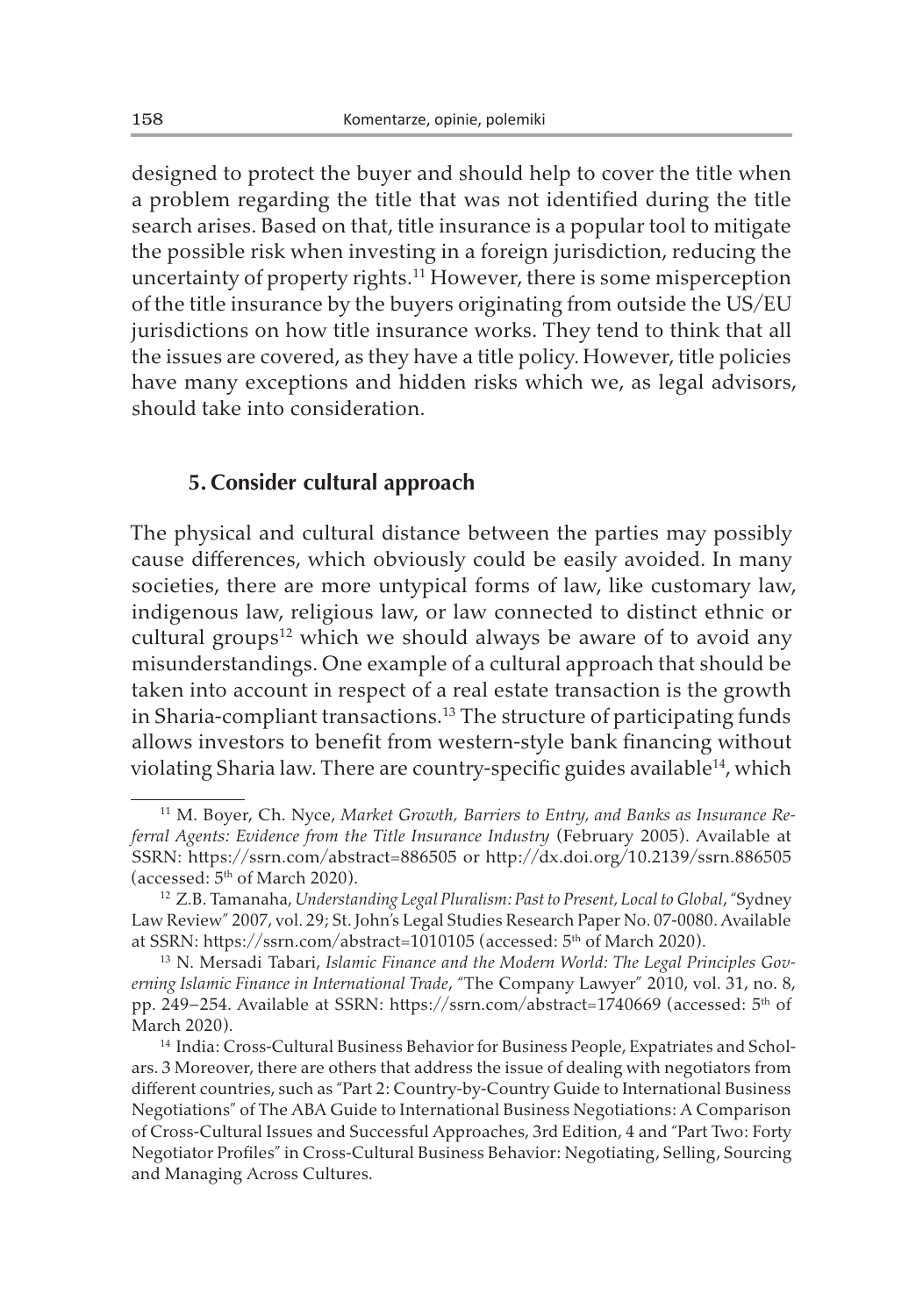may be helpful in understanding the cultural discrepancies between the countries. Cultures differ enormously when it comes to decision making, particularly in how quickly decisions should be made and how much analysis is required beforehand.15 Both lawyers and business leaders were found to have a distinctive national style depending on their origins: the US/EU decision style reflects a comparatively higher need for achievement, while Asian decision styles reflect comparatively high needs for affiliation and personal power.<sup>16</sup>

#### **Conclusions**

Cross-border transactions on the real estate market are becoming more and more popular as the world becomes more globalized. The increasing volume of this type of transaction poses a challenge for the modern real estate lawyer. The key to determining the risks and structure of the transaction is to identify the client and the nature of the project. It is impossible to create an exhaustive guide setting out all the hazards occurring in this type of transaction. The specificity of the real estate market make sit all the more difficult to develop universal guidelines. There is, however, a certain list of steps that a professional lawyer should follow in order to avoid potential difficulties and to provide the client with legal security. This article addresses this difficult challenge by pointing out the most important of these steps.

It is essential and extremely helpful to enter into cooperation with a local counsel who will help us to explain the local specificity and who will take legal differences into account. In addition, other helpful tools, such as a legal due diligence report or a title insurance Policy, should be carefully considered. One cannot forget about the importance of local culture and customs, which may prove decisive at the crucial moment of the transaction. Finally, to be effective in working with cross-border clients, lawyers must have a good understanding of how people think and make decisions, and must possess good people skills.

<sup>15</sup> V. Misra, *Management of Cross Cultural Teams: Problems and Effective Management of Cross-Cultural Teams* (November 30, 2012). Available at SSRN: https://ssrn.com/abstract=2183174or http://dx.doi.org/10.2139/ssrn.2183174 (accessed: 5th of March 2020).

<sup>16</sup> M.G. Martinsons, *Comparing the Decision Styles of American, Chinese and Japanese Business Leaders*. Best Paper Proceedings of Academy of Management Meetings, Washington, DC, August 2001. Available at SSRN: https://ssrn.com/abstract=952292 (accessed: 5th of March 2020).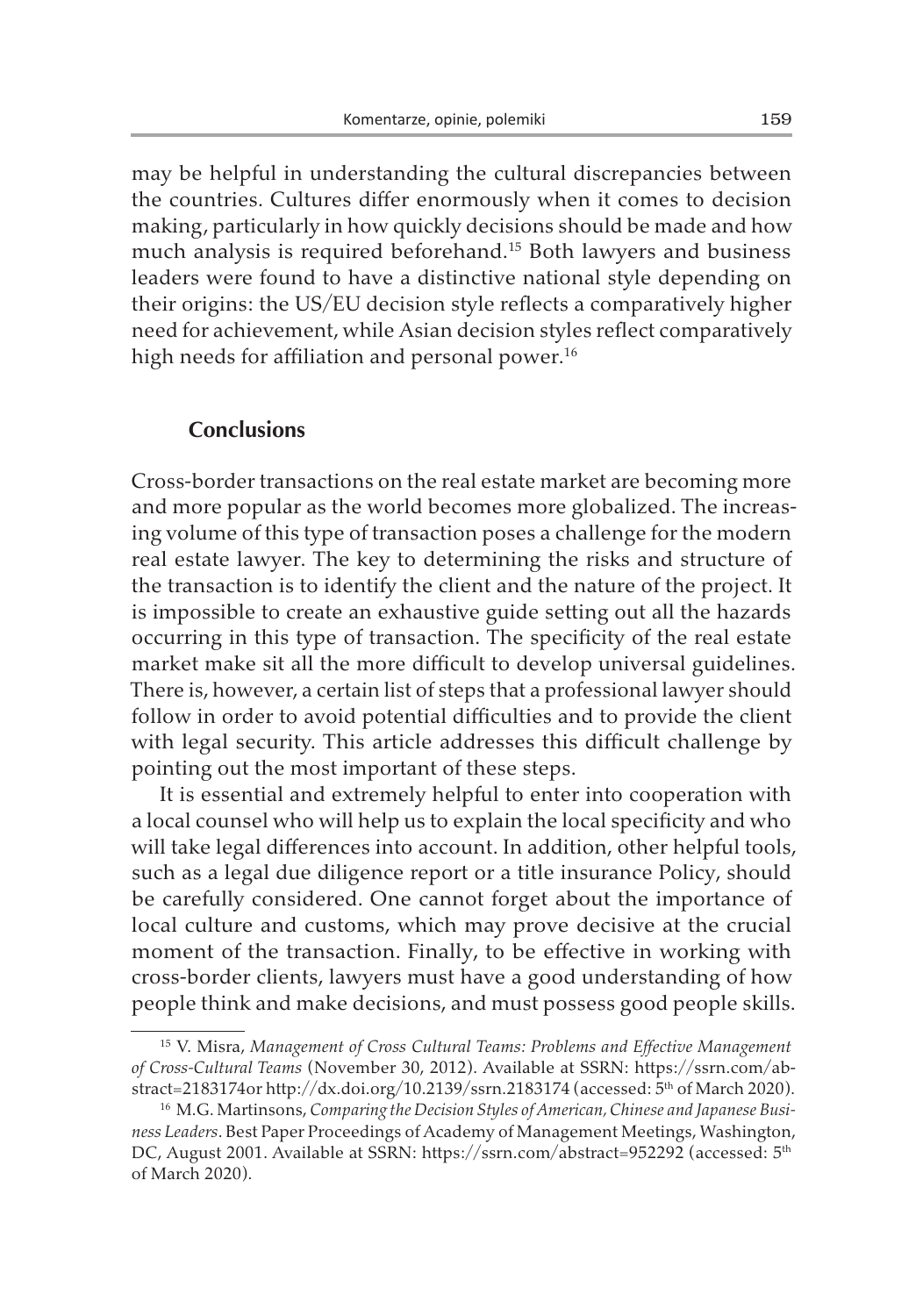Being open-minded, patient, far-sighted and sometimes prudent can be helpful in dealing with the majority of cross-border transactions. Respect for local customs and traditions, as well as understanding the local legal system, while securing clients' interests, is the key to a successful transaction.

#### **BEST PRACTICES IN REAL ESTATE CROSS-BORDER TRANSACTIONS**

#### **Summary**

The article presents reflections on the best practices in real estate cross border transactions. Transactions on real estate markets have several aspects that make them highly complex, mostly due to their individual nature – each property is unique in terms of its location, structure and history. Cross-border transactions on the real estate market are becoming increasingly popular as the world becomes more globalized. The growing volume of this type of transaction presents a challenge for the modern real estate lawyer. It is impossible to create an exhaustive guide setting out all the hazards occurring in such transactions. This article addresses this difficult challenge by indicating the most important of them.

It is essential and extremely helpful to enter into cooperation with a local counsel who will help us to explain the local specificity and who will take the legal differences into account. In addition, other helpful tools, such as a legal due diligence report or a title insurance Policy, should be carefully considered. One cannot forget about the importance of the local culture and customs, which may prove decisive at the crucial moment of the transaction. Finally, to be effective in working with cross-border clients, lawyers must have a good understanding of how people think and make decisions, and must possess good people skills. Respect for local customs and traditions, as well as understanding the local legal system while securing clients' interests, is the key to a successful transaction.

**Keywords:** best practices – cross-border transactions – real estate transactions

#### **LITERATURE**

- Badarinza C., Tarun R., Shimizu Ch., *Gravity, Counterparties, and Foreign Investment*, March 2019.
- Bardhan A., Kroll C.A., *Globalization and the Real Estate Industry: Issues, Implications, Opportunities*, Sloan Industry Studies Annual Conference, pp. 1–36, April 2007.
- Boyer M., Nyce Ch., *Market Growth, Barriers to Entry, and Banks as Insurance Referral Agents: Evidence from the Title Insurance Industry*, February 2005.
- Brealey R., Myers S., Allen F., *Principles of corporate finance*, International edition 2008.